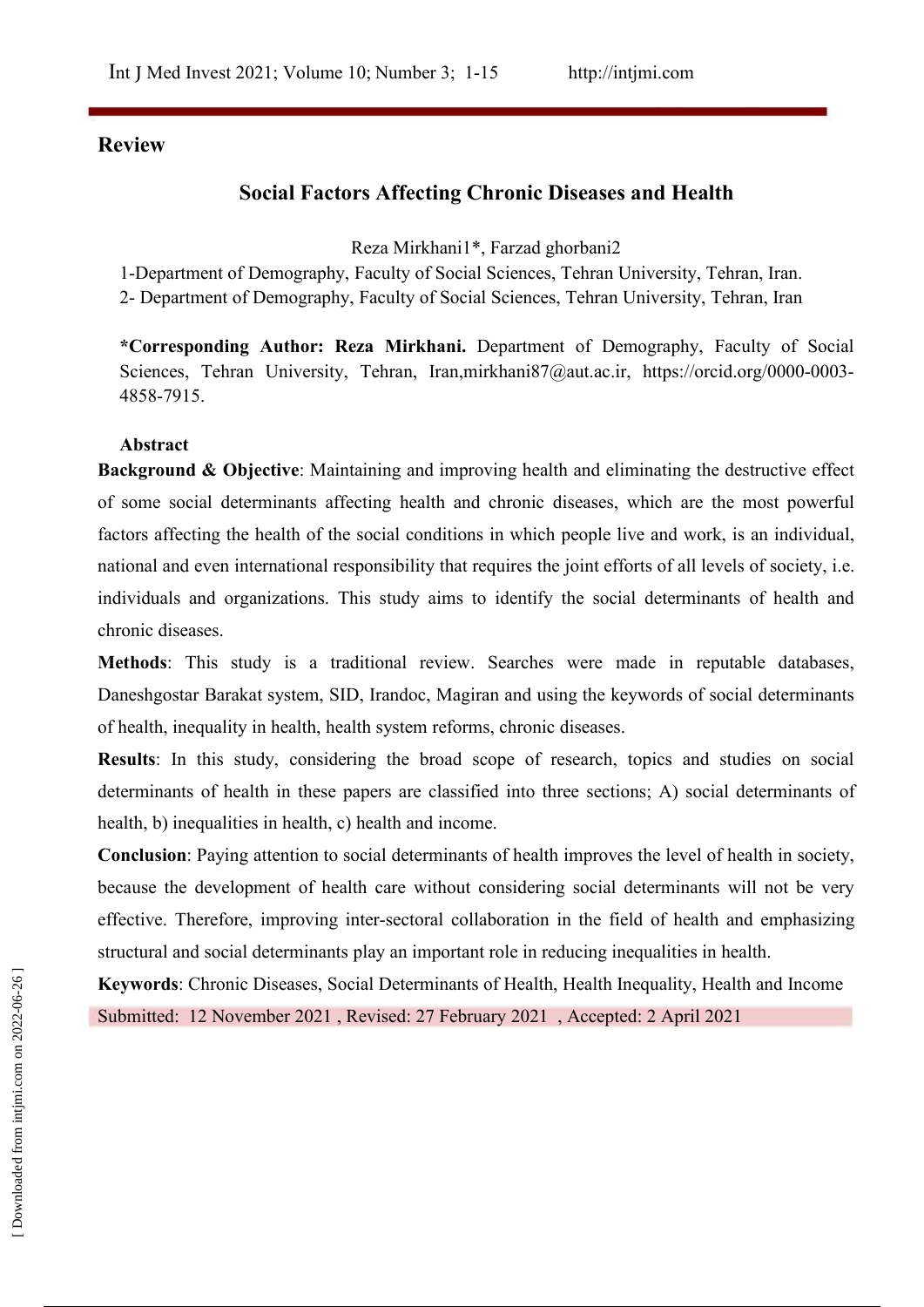#### **Introduction**

In today's world, health perspectives have a broader vision and are necessarily affected by environmental, economic and social variables (1). Health is a multidimensional issue. The World Health Organization defines three main dimensions of health, namely physical (the state in which all body actions function properly), mental (the state of successful functioning of mental processes by changing and adapting to adverse conditions, positive thinking and trying to solve problems logically, and etc.), social (includes the social performance and the ability to recognize one's own as a member of a larger community) (2). Therefore, health is not just a biological matter, and social factors also play an important role in maintaining or destroying human health (1). Social determinants such as social class, religion, occupation, social isolation, stress, addiction, food, and social support are far greater and more important Ata than biological factors in causing disease, in human health and well-being, which ignoring them is a one-dimensional view of man and his health. Although the effect of social factors on health has been recognized for centuries, the inherent and real participation on how health and chronic disease relate to social trends has been raised recently (3).

Among the factors affecting health, investigating the role of social determinants of health is very wide so that the share of social factors is greater than the health care system, genetics and biology and physical environment(64). The definite role of social and environmental factors affecting people's health has been identified since ancient times. Evidence suggests that most disease and the major part of health inequalities in the world are often caused by social factors. The health activities of the 19th century and most of the underlying measures of modern public health all reflect an awareness of the interdependence between social status, living conditions and (2001) presented a model of social production the health consequences of the people (4).

The social dimension of health includes the levels of social skills, social performance, and the ability to recognize one's own as a member of a larger community. Social determinants of health describe the conditions under which people are born, grow up, live, work, and grow old (5).

Today, social factors play a very important role in health and well-being in individual, group and collective dimensions. The social perspective on health has been considered since 1948. According to the definition of health: "complete state of physical, mental and social well-being" and emphasis on inter sectoral measures to improve health by considering environmental and social factors. Between 1950 and 1960, technology and the fight against certain diseases was the focus of the World Health Organization (WHO) and attention was paid to the social determinants of health outlined in the Alma- Declaration (6). The Alma-Ata Declaration states that in addition to the health sector, it encompasses all aspects of relevant national and social development and requires concerted efforts in all of these areas. Finally, in the 1990s and early 2000s, some countries took significant steps toward addressing the social dimensions of health. It was because of the spirit of social justice that the Commission on Social Determinants of Health was established in 2005 by the World Health Organization (7). In 2008, the Commission on Social Determinants of Health provided a framework for action by member states. The main purpose of providing the framework of social determinants of health is to prevent the adoption of policies that have a negative impact on health. This report emphasizes that a comprehensive model of social determinants of health should determine the role of social factors that determine inequality in health, and show the relationship and how major social factors affect each other (8). Diderichsen et al. genetics and biology and physical ramework for action by member states. The<br>environment(64). The definite role of social main purpose of providing the framework of<br>and environmental factors affecting people's social deter of disease. This model provides guidance to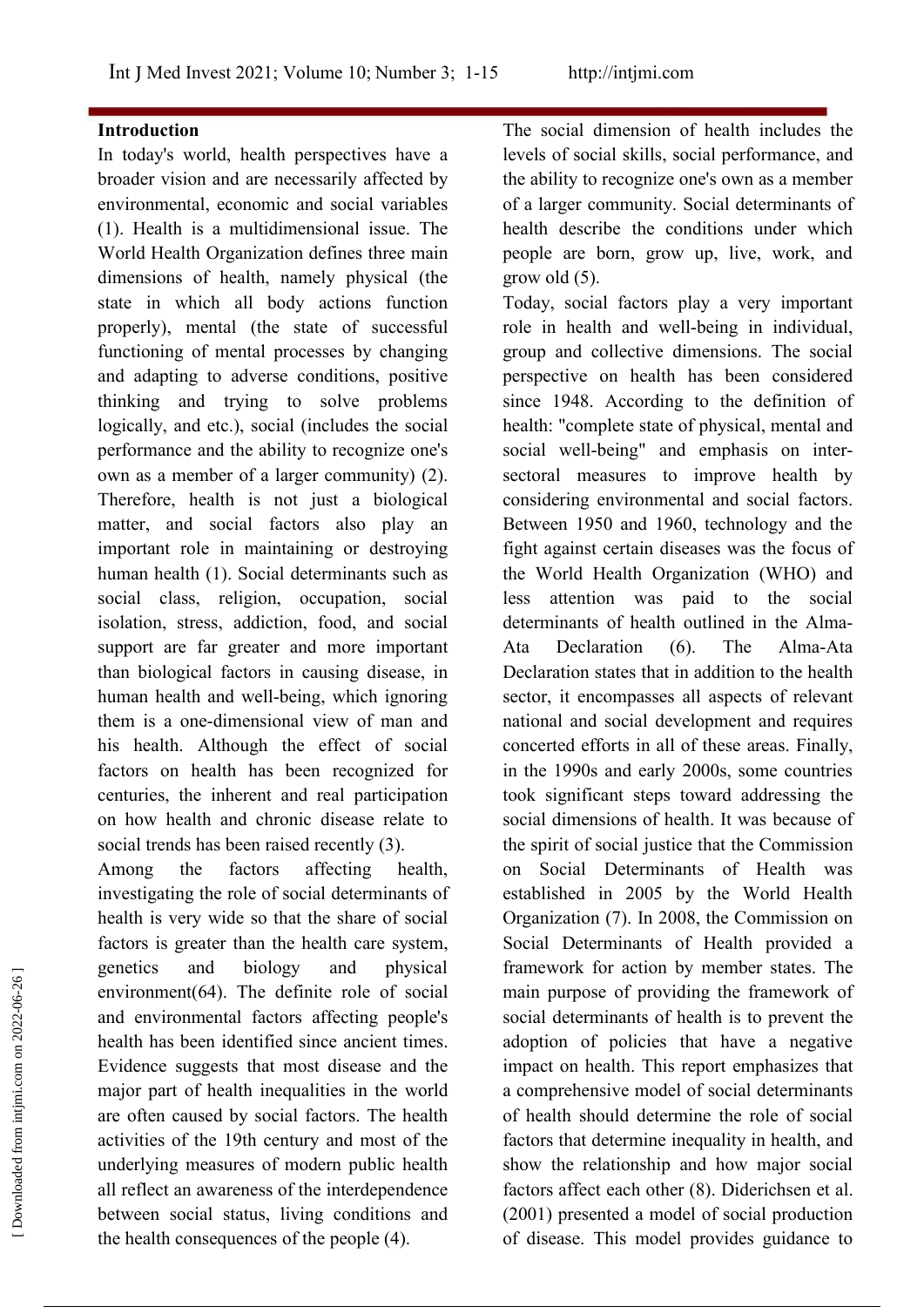policy makers to use it to prevent health inequality by acting on social determinants of health (9).

The epidemiological transition phenomenon has made chronic diseases more and more important and today, not only in developed countries, but even in many developing countries, chronic and non-communicable diseases account for a large proportion of health problems. Today, chronic diseases such as cardiovascular disease, hypertension, diabetes, obesity, and metabolic syndrome are the leading causes of death and disability worldwide. Health and disease are two words that are not separate from each other and perhaps the term "social factors affecting disease" can be used synonymously with "social factors affecting health" (10). With the advancement of science and technology and the change of lifestyle, the image of health has changed in terms of the cause of illness and death, so that chronic and metabolic diseases have replaced infectious and contagious diseases. In the medical sciences, chronic illnesses are diseases that are inherently longterm, such as asthma, hypertension, and diabetes. What medical sociology deals with is to answer these questions: Why has the diversity of diseases been so low in the past? Why are new diseases emerging with technological advances? Why are poor people more prone to diseases than the rich? Thinking about these questions leads us, inevitably, to the social roots of disease, that is, even physical illnesses are often rooted in society. A sedentary life, all kinds of social, economic, political and cultural pressures all play an important role in the development of chronic diseases (11).

There are many scientific studies that show that the social determinants of health include social class, social exclusion, slum settlement, stress, childhood development, unemployment, social support, working environment conditions, food, transportation, addiction, studies on social determinants of health in this immigration, urbanization and globalization mysical linesses are often rooted in society.<br>
A sedentary life, all kinds of social, economic,<br>
Health is formed in the place where people<br>
political and cultural pressures all play an<br>
live, at home, at school, at work,

have a great effect on health. Evidence shows that the lower a person is in socioeconomic status, the worse his/her health will be (12). It can be said that in fact there is a social gradient in health that moves from the top to the bottom of the socio-economic spectrum and each class has a better health status than its lower class. The social conditions in which people live have a profound effect on their Situations such as poverty, malnutrition, inadequate housing, unemployment, insecure income, low education, social discrimination, living in environments are the main determinants of health and health inequalities (13). It is true that medical care can prolong the life or cure a serious illness, but what is important for the health of the population is the socio-economic conditions that make people sick or in need of medical care. Given the position of social determinants in health and chronic diseases in this regard, this study aimed to investigate the factors affecting social health and chronic diseases.

# **Methodology**

This study was a review. Searches were made in reputable databases, Magiran, Irandoc and SID systems. Using the keywords social determinant of health, health, inequality in health, health system reforms, articles were included in the study. Data were extracted from the articles using a checklist and finally the results were summarized by the research group and presented in four axes.

# **Results**

Health is formed in the place where people live, at home, at school, at work, in the neighborhood and in the community.

Social determinants of health are the environmental and social conditions in which individuals grow, live and work and play a decisive role in their health status, functions and quality of life outcomes (14).

Considering the dispersion and breadth of article, research topics are classified and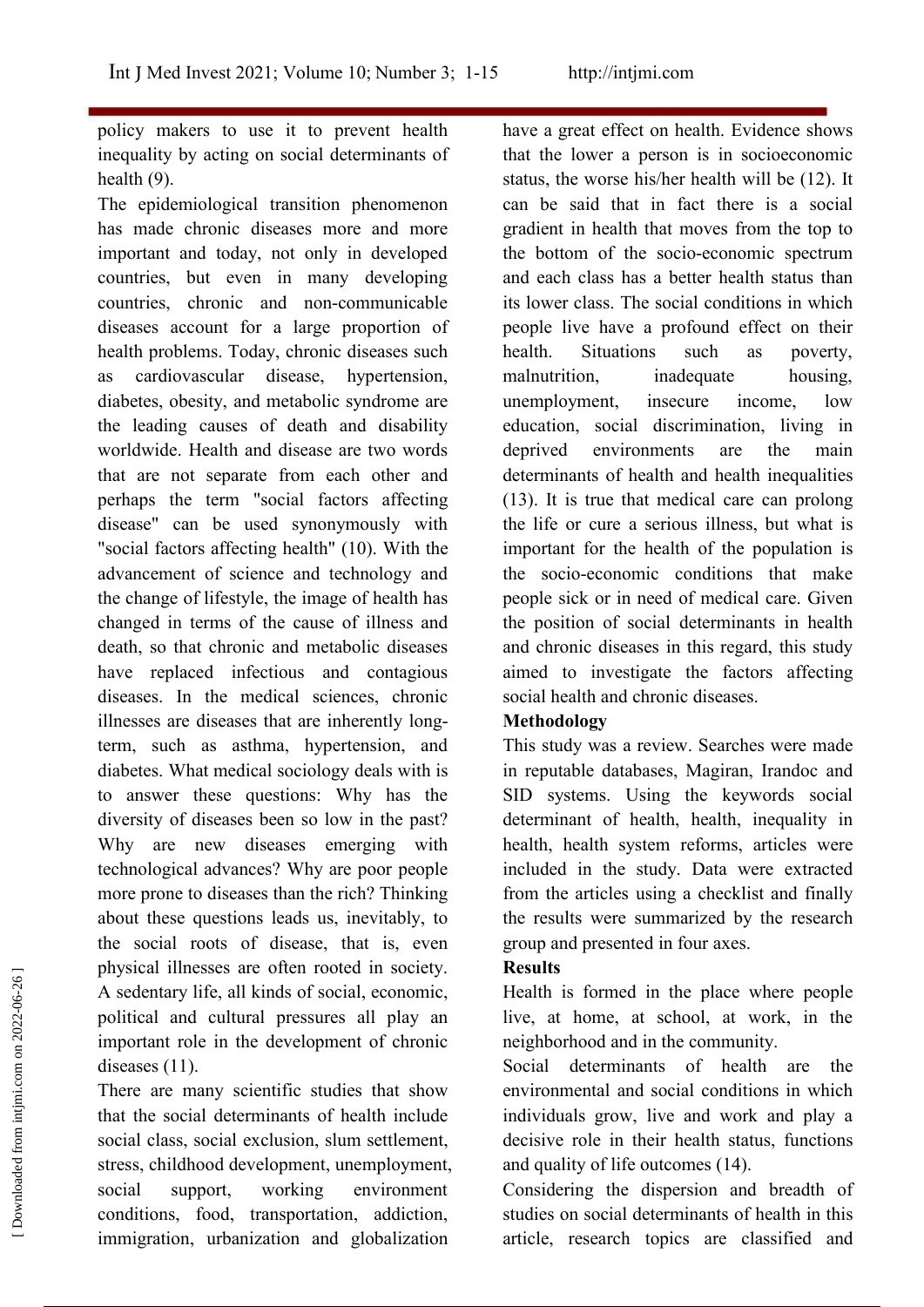# shown in three sections.<br>A) Social determinants of health

In this section of the article, we mention some of the most important social factors affecting Commission on Social Factors Affecting Health (Figure 1):

# Early life conditions

Childhood development includes various areas of physical, mental, emotional, cognitive, verbal and social up to the age of eight. The effects of a good start in life, that is, proper support for mothers and children, will last a lifetime (15). Studies show that the foundation of adult health is rooted in childhood, and investing in childhood health has the greatest effect on reducing health inequalities. Failure to provide proper conditions during pregnancy and childbirth can lead to adverse fetal growth and this adverse fetal growth is a risk to the person's future health (16).



Figure 1. Factors that influence health  $\theta$  the UK

# Social gradient

Socio-economic conditions affect health. People in the lower social classes run at least twice the risk of serious illness and premature death (17). Fair distribution of health services among people can also be considered as one of the high goals of health systems and affecting the people's health. Justice can be considered as fairness or social impartiality. Health justice means making sure that people in a society receive the necessary health care fairly and according to their needs  $(18)$ . Governments can provide the conditions for Socio-economic conditions affect health.<br>
Prople in the lower social classes run at least<br>
twice the risk of serious illness and premature<br>
death (17). Fair distribution of health services<br>
among people can also be conside

health from the perspective of the can also affect their health. Living in Certainly, the poor distribution of health services is one of the determinants of human health, but the situations in which people are born, grow up, live and work, and grow old individual and his or her unequal situations are the result of deeper structural situations, including weak policies and programs, unfair economic programs, and bad diplomacy. The longer people live in stressful socio-economic conditions, the more they will suffer physically and the less healthy they will be in old age (19).

> The underprivileged around the world have less access to health services, are more ill, and have shorter lives than the affluent (20). In chronic and complicating diseases such as diabetes and heart disease, they are in dire need of health-related services. Chronic disease like diabetes is a public health challenge. This disease is a progressive endocrinopathy with microvascular and macrovascular complications. These complications affect the number of hospital admissions, the costs of the health care system, the individual's potential in the daily activities of patients and the patient's quality of life (21). The role of high quality health care in preventing the reduction of diabetes outcomes over the last decade is quite evident that this factor may itself be due to a social inequality (22). Cohort and population-based studies in have suggested a strong socioeconomic difference in the mortality of diabetic patients (23). The results of a descriptive-analytical study conducted by Larenge et al. in 2000 on 65,000 people over the age of 24 with the aim of determining the relationship between socioeconomic status and the prevalence of type 2 diabetes, cardiovascular factors and chronic outcomes of diabetes in Spain showed that the prevalence of type 2 diabetes in people with lower socioeconomic status was 17.2 times higher than other people  $(24)$ .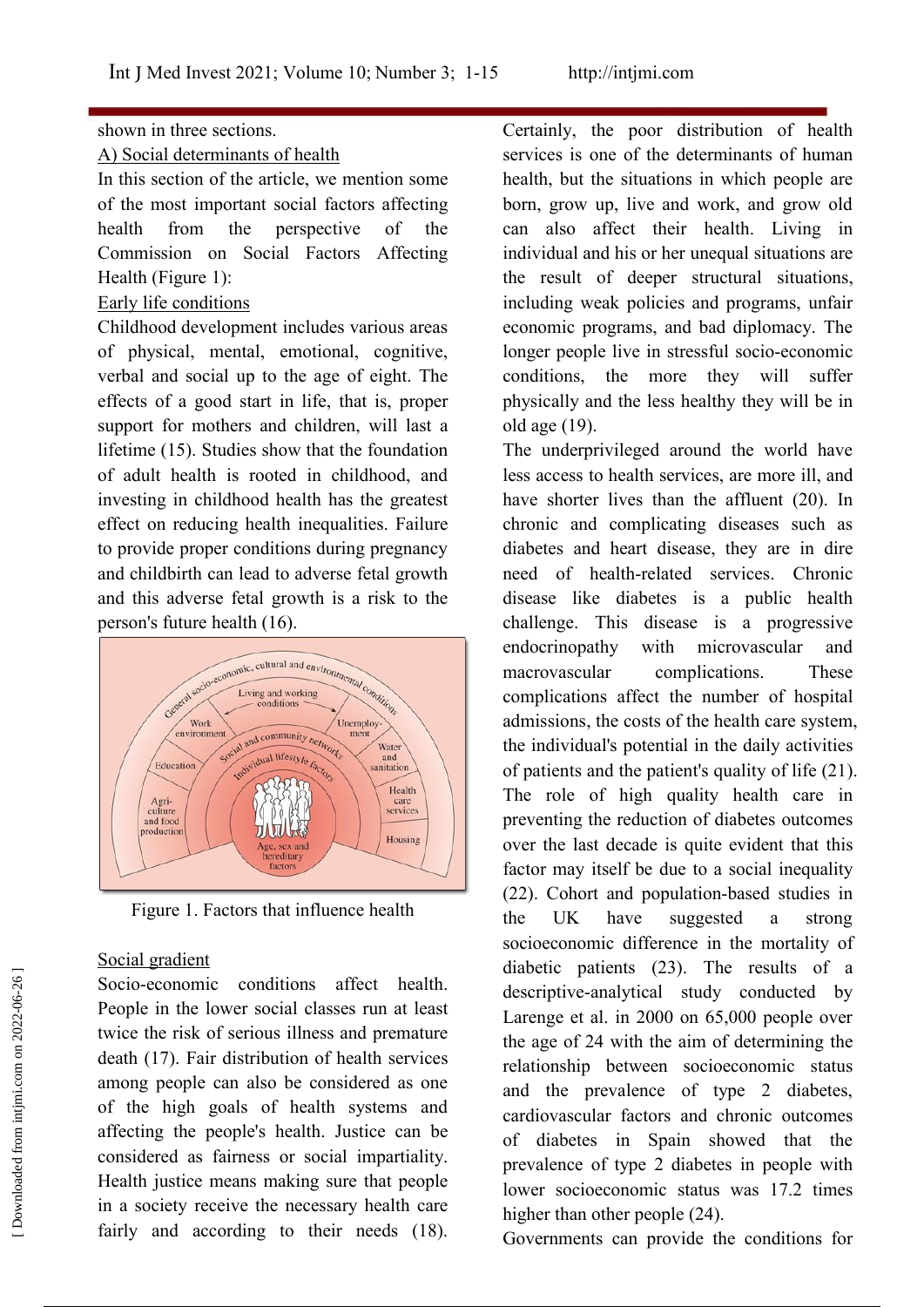good and equitable health through the careful use of comprehensive facilities in policies and laws. Justice in health appears to be achievable through the actions of all governments, actions supported by unemployment. Poverty, relative deprivation international food policies that focus on social development and public economic growth. Although sometimes it is necessary to provide governments with foreign technical and financial assistance, and sometimes public participation may be a solution. Achieving health justice, participation with the health sector by organizations that seem to be effective and necessary on social factors that determine health, for example, financial resources play a vital role in the success of programs. From this perspective, the effect of the Ministry of Economy on implementing a justice program in health can be even more pronounced than that of the Ministry of Health (21).

#### Social isolation

Decreased health and, more importantly, the

risk of premature death are consequences of social isolation. Social isolation can also be caused by poverty, relative deprivation, racism, discrimination, notoriety, hostility, and and social isolation have important effects on health as well as premature death. Poverty prevents poor people and their families from achievable living standards. Research shows that there is a strong relationship between income and chronic diseases and mortality using different indicators of income and health (25-26) (Figure 2). Loneliness, social isolation, anxiety, depression and social insecurity lead to the spread of cardiovascular disease, type 2 diabetes and premature death. Reducing vulnerability due to poverty and income inequality requires appropriate policy, design and implementation of support programs in the economic, social and welfare sectors, insurance employment, nutrition, including health care (27-28).



Figure 2. Social [Gradient](https://www.google.com/url?sa=i&url=https%3A%2F%2Fslidesharetrick.blogspot.com%2F2019%2F12%2Fsocial-gradient-in-health.html&psig=AOvVaw1u28qRSNw3t8tkg1-blE43&ust=1619955000261000&source=images&cd=vfe&ved=0CA0QjhxqFwoTCLDFwuKwqPACFQAAAAAdAAAAABA5) In Health

#### **Work and work environment:**

In today's complicated world, stress is a pervasive phenomenon that almost everyone is dealing with and has a variety of effects on different physical, psychological and social Stress increases adrenaline, noradrenaline, levels. Job stress is one of the most important

sources of pressure and stress in the present age and has been introduced as the most fundamental issue (30). Job stress is the result of work processes or work environment factors that are a risk factor for heart disease and increase the risk of coronary heart disease. Social gradient in health<br>
Figure 2. Social Gradient In Health<br>
Social Gradient In Health<br>
Social Gradient In Health<br>
Social Gradient In Health<br>
Societize and has been introduced as the mesent<br>
Mork and work environment:<br> cortisol, blood pressure, skin temperature,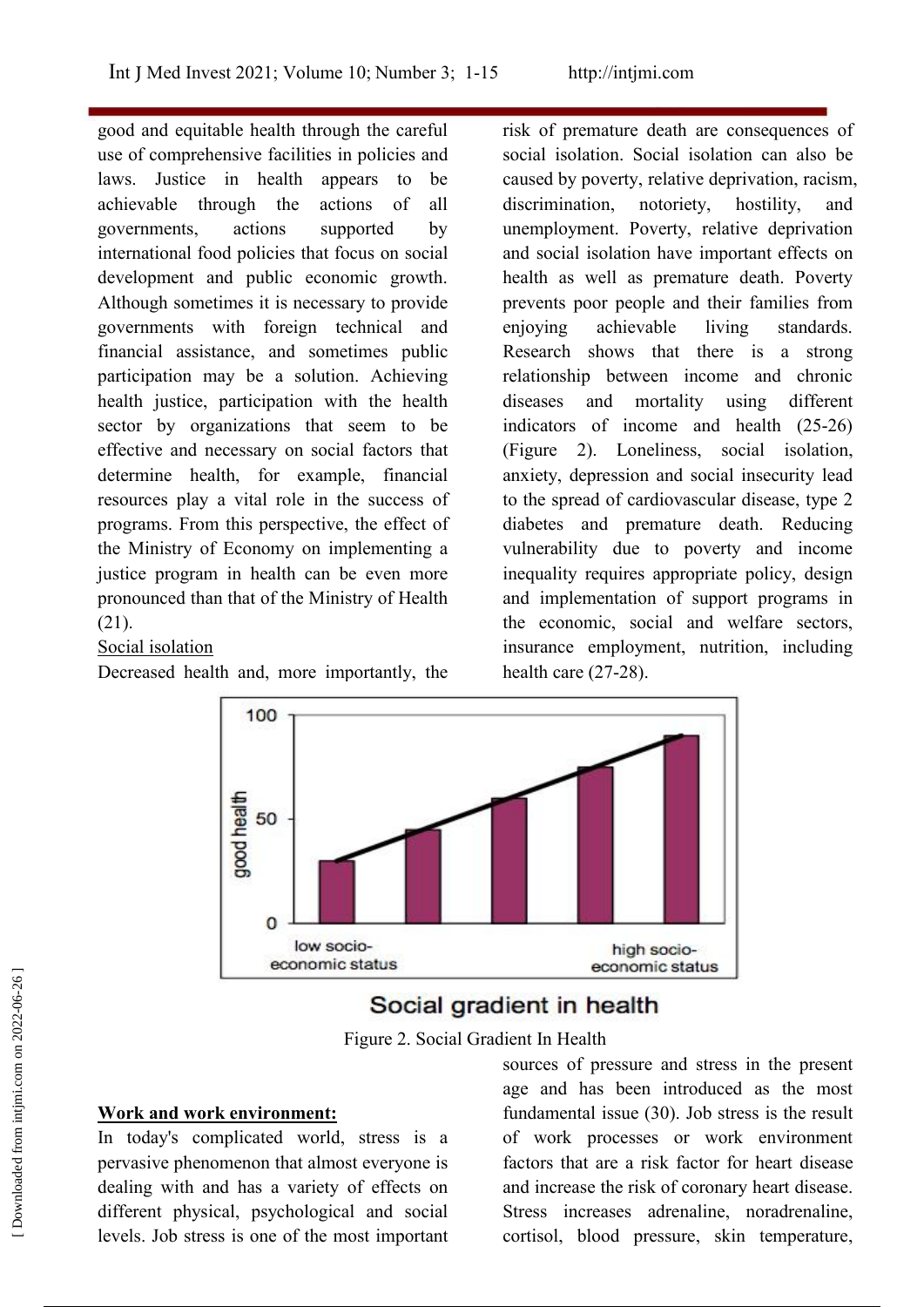fibrinogen, etc. These factors play a role in the development of heart disease. Some evidence suggests that chronic psychological stress causes hyperglycemia and a pre-diabetic condition. Therefore, people who have more control over their work have better health. family members, friends, and others (35). Creating a suitable environment for employment, fair working conditions and security of the work environment is one of the important social components on health in physical, psychological and social dimensions (31).

# **Food**

A good and appropriate diet to promote health and well-being in all walks of life is essential for individuals and family members. Poor nutrition and unhealthy diet and lack of physical activity play a role in cardiovascular disease, diabetes, cancer, eye diseases, obesity and dental care. People with a healthy eating pattern will be more immune to heart disease, and conversely, a tendency to eat unhealthily can lead to heart disease (32). Nutritional pattern can lead to a variety of cardiac risk factors through its effect on body mass volume. Inactivity and improper diet are associated with increased indicators and the occurrence of cardiovascular events and premature death (33).

Some support policies in healthy nutrition include providing healthy and nutritious food for different age groups, improving, nutritional behavior in society, monitoring and controlling food imports, setting rules and regulations to guarantee the implementation of programs, ensuring the health of food from farm to fork, monitoring the use of pesticides and pest control in food production, strengthening healthy and environmentally friendly agriculture (34).

# **Social support**

Social support is a multidimensional concept that has been defined in different ways. For example, it can be defined as a resource services determine the health and survival of provided by others, as a means of coping with

stress, or an exchange of resources. Some researchers have defined social support as the amount of love, companionship, care, respect, attention, and help received by an individual from other individuals or groups, such as Social support helps to meet the real and emotional needs of people. Belonging to a social network of society and mutual demands makes people feel love, friendship, respect and value. This has a strong protective effect on health. There is strong and consistent research evidence that social isolation or lack of social support is an independent risk factor for coronary heart disease (35). Social support can reduce the adverse effects of chronic disease and help patients better adapt to their illness (36).

# **Training, awareness, education**

strengthening and encouraging healthy their health and pay attention to diet and Literacy and education is one of the important social and economic indicators of societies (Figure 3). Increasing the level of education provides the capacity to find suitable jobs, earn more income, improve living standards, and develop health behaviors, and ultimately improve health status. Low levels of study, not seeing a doctor regularly, and having a diet rich in fast food and fatty and sugary foods all can lead to a variety of diseases and chronic diseases, including heart disease and diabetes. Conversely, educated people, due to the higher per capita reading, take more care of regular exercise, and as a result, suffer less from chronic pain and various diseases (37). Increasing the level of education and training, especially for women, is one of the effective factors in the ability of individuals to improve family health. A child's survival chance is closely associated with the mother's education. In all countries, the worst survival rate is for children born to illiterate mothers. Mosley and Chen (38) found that family income and wealth, parental education and access to health controlling tood imports, setting rules and<br>
regulations to guarantee the implementation of<br>
regulations to guarantee the implementation of<br>
forcessing the level of education and training,<br>
programs, ensuring the health o children (38). In a study by Schnittker in the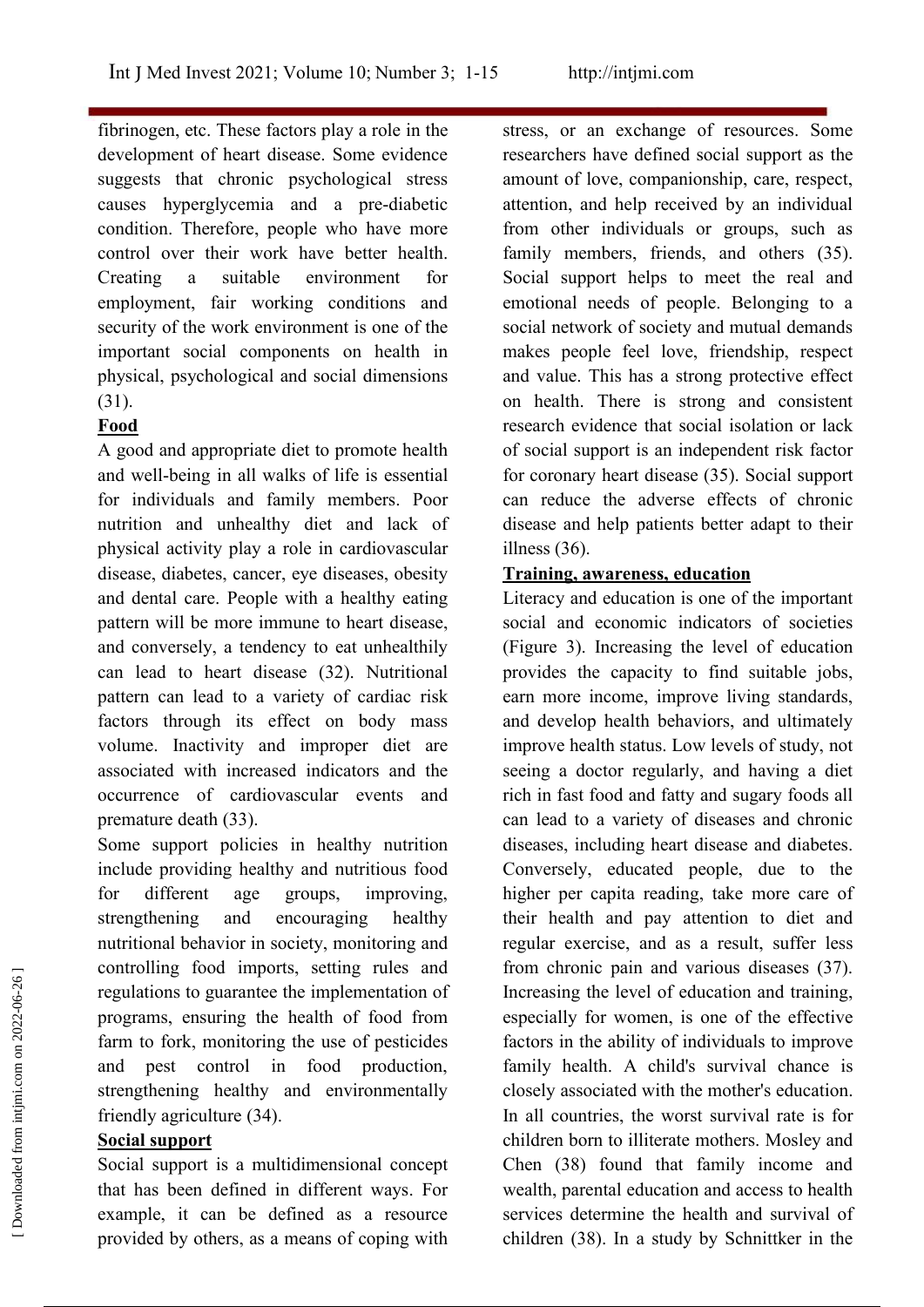United States, using two large national datasets, it was found that the relationship between income and health and education levels changed significantly. A study by Hurd et al. In the United States also showed that education is a more important predictor than income at the onset of a health problem, but income is more strongly associated with the progression of health problems than education. (39).



Figure 3. The five domains of social determinants of health (SDOH).

#### **Addiction**

One of the definitions of social health is the quality of engagement and interaction of the individual with society in order to promote the quantity and well-being of individuals in society and the end result of this interaction is the promotion of social capital, social security, reduction of poverty and reduction of injustice, but the opposite point is the increase of social harms. Drug addiction as a biological, psychological and a social problem is a phenomenon with which the ability of society to organize and form the existing order is destroyed and the normal functioning of social life is disrupted (40).

alcohol as a social problem, is a phenomenon that destroys the ability of society to organize and maintain order, disrupts the normal functioning of social life and causes structural his addition to physical adverse effects such as changes in the economic, and social, political

and cultural system of a society. Alcohol dependence, drug use and smoking are closely related to defective socioeconomic symptoms. Social deprivations such as poor living, low income, single parenthood, unemployment and lack of housing are all associated with high smoking rates and low smoking cessation rates. There is many evidence to support the link between alcohol consumption and physical harm to the body. Numerous studies have shown that alcohol abuse leads to a variety of violent and anti-social behaviors in adolescents and young people. Hence, highrisk and abnormal behaviors such as alcohol consumption have many destructive effects on both society and the individual, and are considered a social chronic, progressive, and potentially fatal disease (41).

#### Traffic transport

Meanwhile, substance abuse, including have on the health of residents directly and Today, transportation is one of the most important structural elements that affects the development of cities, and on the other hand, the expansion of cities also affects transport networks and systems. Traffic and transportation are an important part of the range of social, economic and environmental factors outside the health sector that have been identified as affecting health. This effect can harm or promote health (42). As an example of the positive effect of transportation and traffic on health promotion, we can mention the facilitation of access to health services and the acceleration of social communication. Unfortunately, what is most evident in developing countries is the damage that traffic and transportation do to human health. Frequent urban accidents every day, pedestrians killed, injured in urban accidents, emissions, deaths due to air pollution are some of the effects that transportation and traffic indirectly. One of the important and invisible effects of traffic in urban areas is its harmful effect on mental health and society health (43). In the phenomenon with which the ability of society<br>
phenomenon with which the ability of society<br>
to organize and form the existing order is<br>
destrians killed, injured in urban accidents,<br>
destroyed and the normal functio lead poisoning, the transportation industry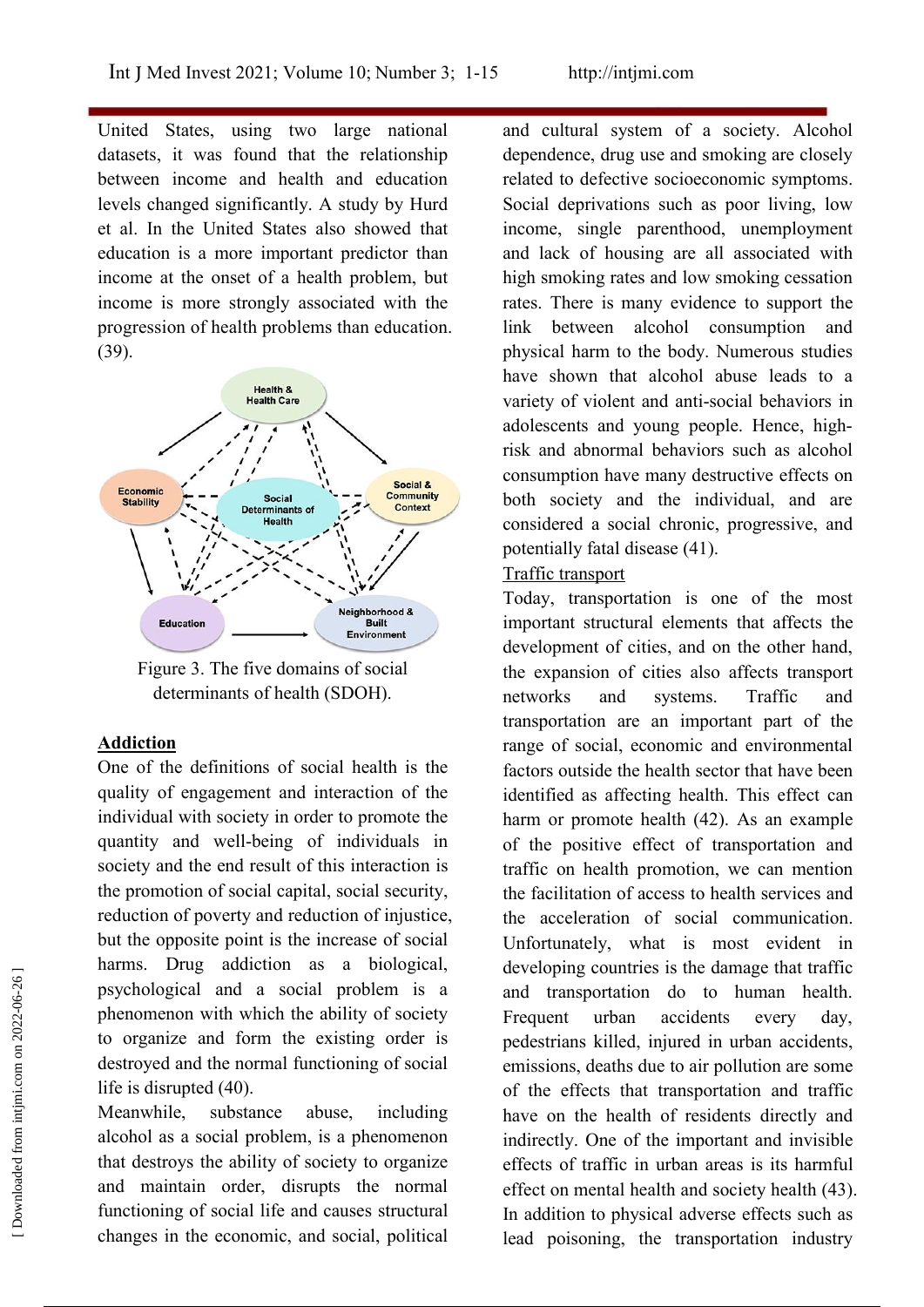causes neurobehavioral disorders, irritability, anxiety and even social isolation. According to recent studies, children are the most vulnerable to traffic complications. This phenomenon can lead to impaired brain function in children, poor growth and development, decreased IQ and academic failure. Lack of attention to psychological effects of transportation has caused the harmful aspects of traffic in human health to not be properly recognized. Therefore, the development and expansion of transportation methods that have more physical mobility will cause a fundamental change in human health (44). This confirms the findings of the study on the effect of urban traffic on the development of cardiovascular disease. In addition to air pollution, stress fluctuation level, high noise pollution and inhalation of harmful gases have a negative effect on cardiovascular health over time. Dealing with hasty and law-breaking drivers increases stress, and cardiovascular health is endangered, if someone interferes with a person's driving and therefore makes them angry. According to the American Heart Association, people with a heart attack are more likely to have been exposed to traffic shortly before the onset of symptoms (45).

# **B) Inequalities in health**

Justice is a moral principle and is seriously related to human rights. Justice can be considered as social equity or impartiality. Some experts define health justice as the absence of systematic differences in health (or major social determinants of health) between groups that differ in terms of power welfare or social turnover. Justice in health means making sure that people in a society receive the health care they need fairly and according to their needs  $(46)$ . Reducing injustice in health is a moral imperative. The right to have the highest standard of health available to human beings is enshrined in the World Health Organization charter and numerous international treaties, but the extent to which environment is one of the important social and a method is one of the internaction and internaction are more likely to get<br>
and internaction and internaction are more likely to get<br>
groups that differ in terms of power welfare or<br>
social turnover. Justice in health

people enjoy these rights varies considerably from place to place in the world so it can be said that social injustice is killing people on a large scale right now. Absence or lack of social and welfare advantages such as inadequate housing conditions, low income, false jobs, poor nutrition, social disorders such as addiction, delinquency, etc. have adverse effects on health (Table 1) To achieve justice in health, cooperation with the health sector by organizations that affect the social factors determining health seems necessary (47).

# **C) Health and income**

Income inequality is one of the most important factors affecting people's health. Studies show that high levels of inequality undermine social capital (48). In this way, income inequality increases suspicion and stress among people in society and reduces social participation, and also causes angry reactions of people to the events around them. The combination of these behaviors damages public health. When there is a huge difference between the income groups in society, the public welfare is damaged and Pareto optimality becomes unstable. The distribution of income and poverty in societies has a negative effect on health. Poverty prevents poor people and their families from enjoying achievable living standards. There is a strong association between poverty and infectious diseases, non communicable diseases, mortality, poor nutrition, poor living environment, access to health care for different age groups (49). As shown in Figure 4, women with low incomes and low education are more likely to get breast cancer.

Unemployment and job insecurity cause physical and mental disorders, anxiety, depression, social insecurity, the spread of chronic diseases such as cardiovascular diseases, etc. and premature death (31). Therefore, suitable job opportunities, creating a suitable environment for employment, fair working conditions, security of the work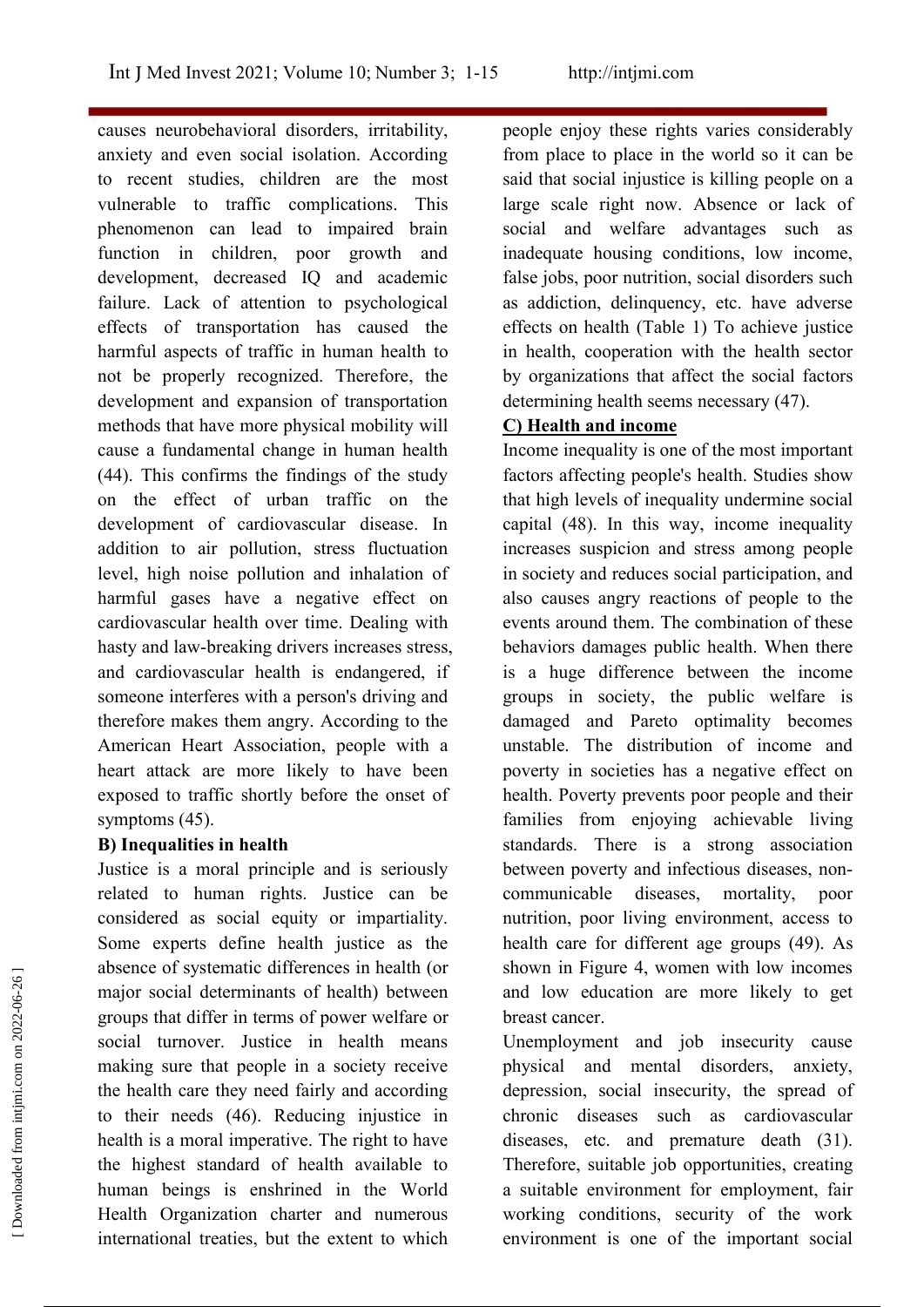components on health in physical, mental and social dimensions.

| <b>Explanation S</b>       | Synopsis of the Argument                                              |
|----------------------------|-----------------------------------------------------------------------|
| Psychosocial<br>(micro):   | Income inequality results in "invidious processes of social           |
| Social statu               | comparison" that enforce social hierarchies causing chronic stress    |
|                            | leading to poorer health outcomes for those at the bottom             |
| Psychosocial<br>$(macc)$ : | Income inequality erodes social bonds that allow people to work       |
| Social cohesion            | together, decreases social resources, and results in less trust and   |
|                            | civic participation, greater crime and other unhealthy conditions.    |
| Neo-material<br>(micro):   | Income inequality means fewer economic resources among the            |
| Individual income          | poorest, resulting in lessened ability to avoid risks, cure injury or |
|                            | disease, and/or prevent illness.                                      |
| Neo-material (macro):      | Income inequality results in less investment in social and            |
| Social disinvestment       | environmental conditions (safe housing, good schools, etc.)           |
|                            | necessary for promoting health among the poorest.                     |
| Statistical artifact       | The poorest in any society are usually the sickest. A society with    |
|                            | high levels of income inequality has high numbers of poor and,        |
|                            | consequently, will have more people who are sick.                     |
| Health selection           | People are not sick because they are poor. Rather, poor health        |
|                            | lowers one's income and limits one's earning potential.               |

| Table 1. Explanations for the relationship between income inequality and health |
|---------------------------------------------------------------------------------|
|                                                                                 |

## **Discussion**

There is strong scientific evidence today that the social factors of health including social class, social exclusion, slum settlement, stress, early childhood development, unemployment, work environment conditions, social support, addiction, food, transportation, urbanization, immigration, and globalization have many effects on health (14). If we do not pay attention to the concept of social factors determining health, we cannot expect to achieve the improvement and promotion of health in society only by providing health care. Inequality in health is a specific type of difference in health in which vulnerable social groups or groups that have consistently experienced unfavorable social conditions and discrimination have worse health status than groups with more favorable social status. The presence of inequality in society increases the as Muntaner et al. (50) as well as the study of

feeling of relative deprivation in individuals and affects the mental health of society  $(47)$ . Employment, psychological support and society support, urbanization and ruralization, socio-economic variables and social status and culture are the most important determinants of inequality in health. Therefore, it can be concluded that many inequalities in health are rooted in the social determinants of health (31). The concept of justice is one of the fundamental concepts in societies. Inequalities in achieving opportunities can affect the economy, society, family, and physical and mental health of individuals. Macroeconomic policies are one of the factors affecting health inequality in the country, which plays a role by affecting many other factors such as access to health care, healthy nutrition, education and housing. These themes were also important determinants in the World Health Organization's model. Numerous studies such attention to the concept of social factors in achieving opportunities can affect the determining health, we cannot expect to economy, society, family, and physical and achieve the improvement and promotion of health of ind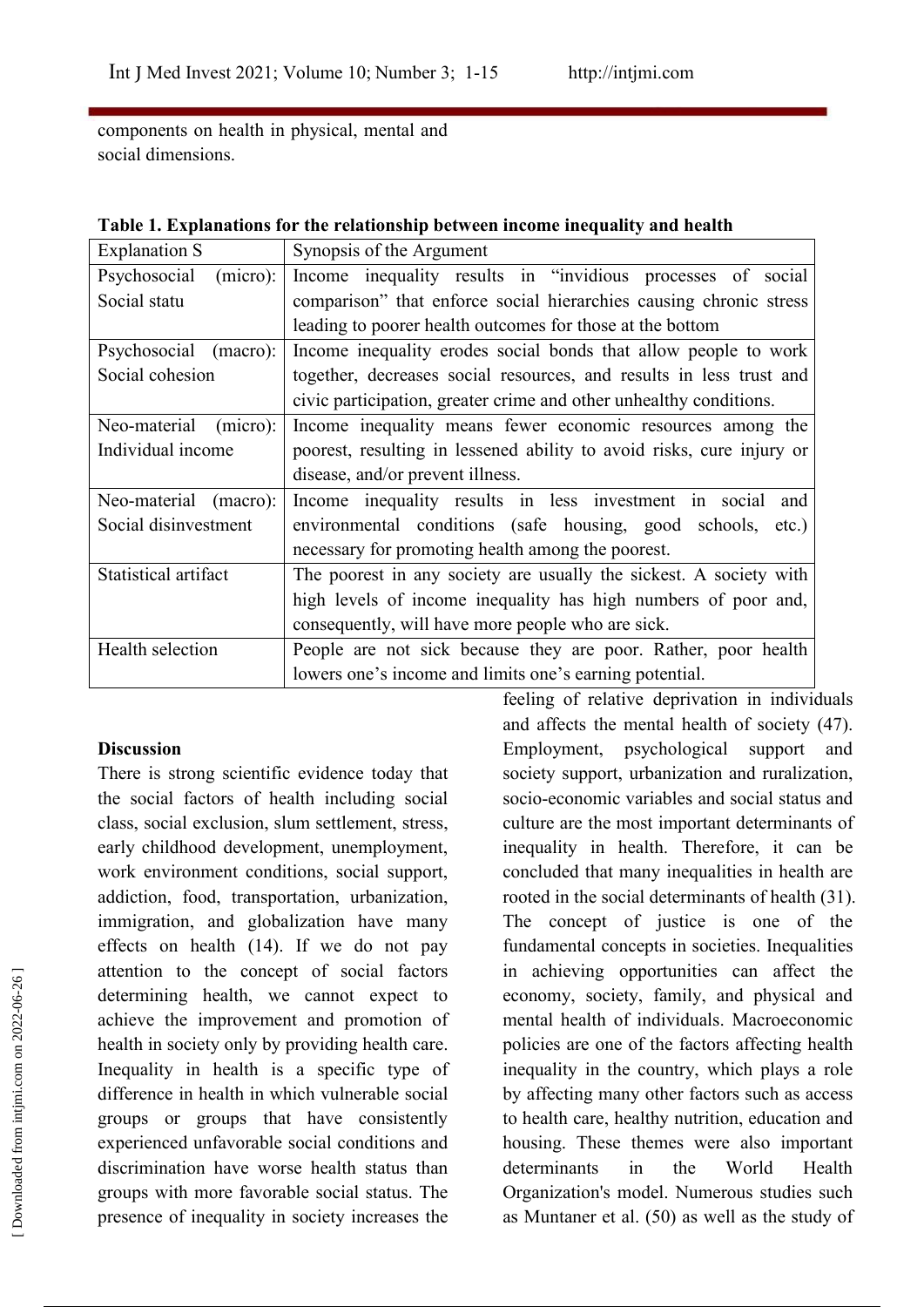Scott et al. (51) have clearly identified the inequality, effect of these factors on health inequality. Inequality in the distribution of income, inequality of social classes in terms of color, race, and nationality can reduce health indicators.

In the approach of social determinants of health, the major part of health care is provided outside the health sector. Education, housing, urban planning, and social security and welfare are among the sectors whose contribution to health is significant. To reduce

occupation, education, facilities, and economic status and quality of life have a a new paradigm must be introduced through the integration of science, practice and politics (52). To the extent that great effect on health within family and marital health of children (53). According to James Wilson, if the social determinants of health are not taken into consideration, the provision of health care cannot have much effect on promoting the health of people in society. To eradicate health inequalities, the relationship between social factors and its effect on health must be identified (54).



**Figure 4. Distribution of breast cancer screening uptake by education and income.**

The stability and consistency of the health system is exposed to increasing threats due to the increasing demand and rapid changes in medical technologies and innovations. Meanwhile, making the right decisions and lack of sufficient evidence has made the conditions difficult for policymakers. Participatory planning in the health system requires specific frameworks in the absence of which sufficient information and knowledge to make decisions and decision-making is associated with fundamental challenges. These challenges increase when we want to join the global movement towards a healthy society. According to McKinnon and Ilyich, medical care alone does not improve living conditions groups in society. Sometimes policymakers in (55-56). Black's report showed how developing countries have a perception of Fraction solutions difficult for policymakers. (57-58). Most studies also evaluated income<br>
Participatory planning in the health system<br>
requality as a major determinant of health<br>
requires specific frameworks in the absen

recognizing and paying attention to social conditions leads to health inequality. To eliminate inequality in health, Black et al. suggested that interventions in education and literacy levels and the improvement of economic conditions in socio-economic groups lead to a reduction in health inequality (57-58). Most studies also evaluated income inequality as a major determinant of health (47).

Most of the factors causing health inequality are scattered in different social sectors. It is to consider a cross-sectoral approach in policy-making and to evaluate the possible effects of their policies on health, especially on the health of the most vulnerable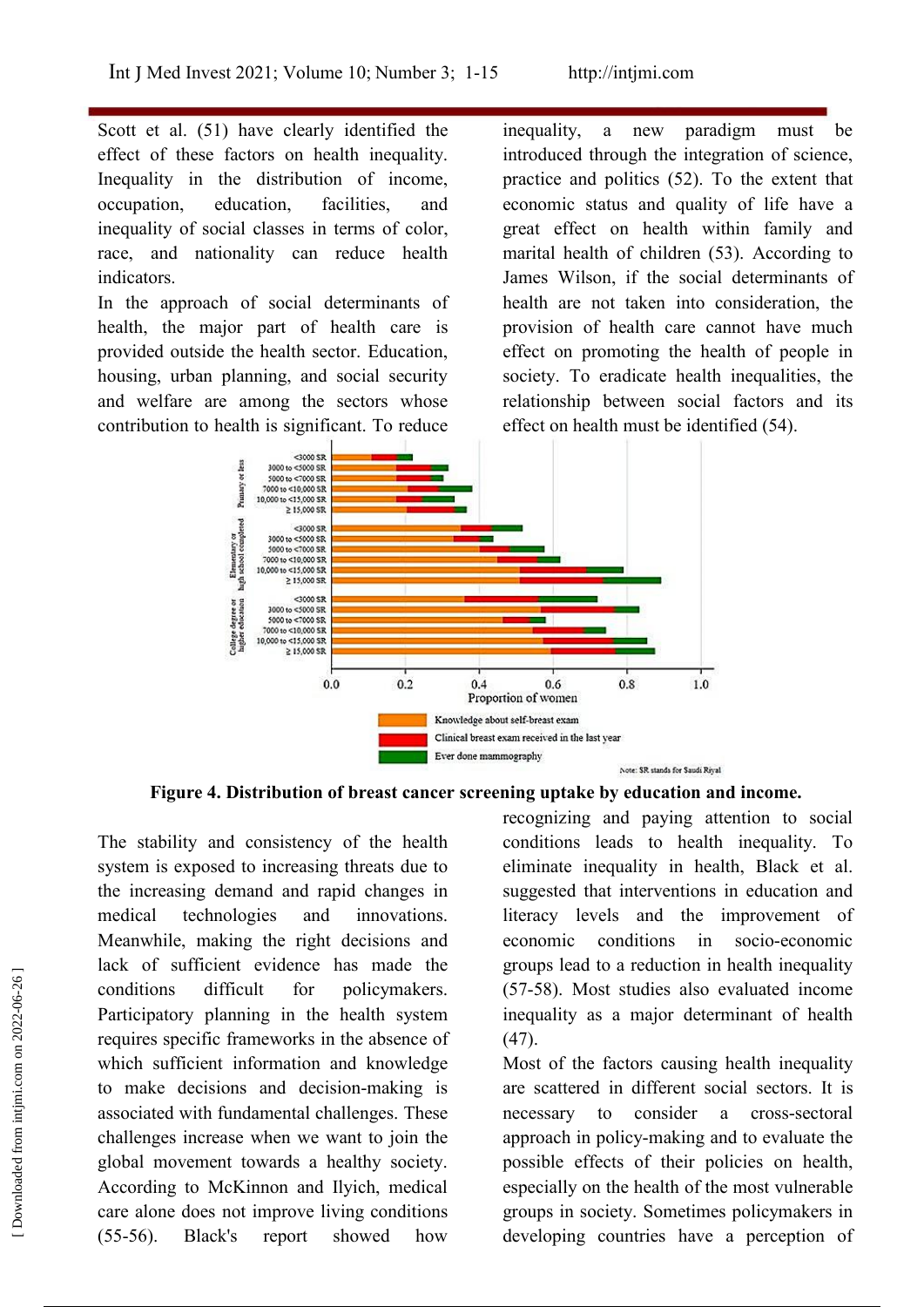health that is largely limited to medical services. Therefore, they do not find much development of connection between their responsibilities and health. It is the duty of the health sector to inform them. Lack of comprehensive understanding of social determinants in developing countries is one of the most important problems in this field. It is suggested that health should be determined as a fundamental pillar in all policies by developing research and promoting the dimensions of social determinants of health in the country (59).

# **Conclusion**

Providing effective health interventions requires society-based approaches such as the approach of social determinants of health. There is strong scientific evidence today that the social determinants of health have a great effect on health and chronic diseases. 2. Providing medical care alone cannot improve health and prevent chronic diseases in individuals. The International Human Rights Framework emphasizes the move towards health through attention to the social factors (policy affecting health. Under the Universal Declaration of Human Rights (UDHR), everyone has the right to a standard of living adequate for the health and wellbeing of 3. himself and of his family, including food, housing, medical care and social services (60- 61). Today, there is strong scientific evidence that social factors of health and chronic diseases including social class, social deprivation, slum settlement, stress, early childhood development, unemployment, work environment conditions, social support, addiction, food, transportation, urbanization, immigration and globalization have many effects on health  $(62)$  and if we do not pay attention to the concept of social factors determining health, we cannot expect to Health 2008. achieve the improvement and promotion of health in society only by providing health care.  $\qquad 6.$ In order to promote health in society, more attention should be paid to the social factors is equivalently in position in the service is planning, deprivation, sium settlement, stress, early position and its relation with nealth. Journal<br>
childhood development, unemployment, work of Epidemiology and Community Health.<br>
environment conditions, social support, 2006;60(1

determining health in the country, because the development of health care without considering social factors will not be very effective. In this research, it is suggested that the role of these factors on the health of individuals for managers and policy makers be determined by providing training and collecting scientific evidence. In this research, it is suggested that the role of these factors on the health of individuals for managers and policy makers be determined by providing training and collecting scientific evidence.

# **References**

- 1. Bambra C, Gibson M, Sowden A, Wright K, Whitehead M, Petticre M. Tackling the wider social determinants of health and health inequalities: evidence from systematic reviews. J Epidemiol Community Health. 2010; 64: 284-91.
- 2. Solar O, Irwin A. A conceptual framework for action on the social determinants of health. Geneva, Switzerland: WHO; 2010. [September 22, 2016]. (Social determinants of health discussion paper 2 and practice)). [http://www.who.int/sdhconference](http://www.who.int/sdhconference%20/resources/Conceptualframeworkfor%20actiononSDH_eng.pdf) /resources/Conceptualframeworkfor actiononSDH\_eng.pdf.
- Cockerham WC. Medical Sociology. In: Cockerham WC, editor. MEDICAL SOCIOLOGY. New York(NY): taylor and francis. 2017; 41-59.
- Regidor E. Social determinants of health: a veil that hides socioeconomic position and its relation with health. Journal of Epidemiology and Community Health. 2006;60(10):896-901.
- CSDH. Closing the gap in a generation: health equity through action on the social determinants of health. Final report of the Commission on Social Determinants of Geneva, World Health Organization.

Whitehead M. The concepts and principles of equity and health. International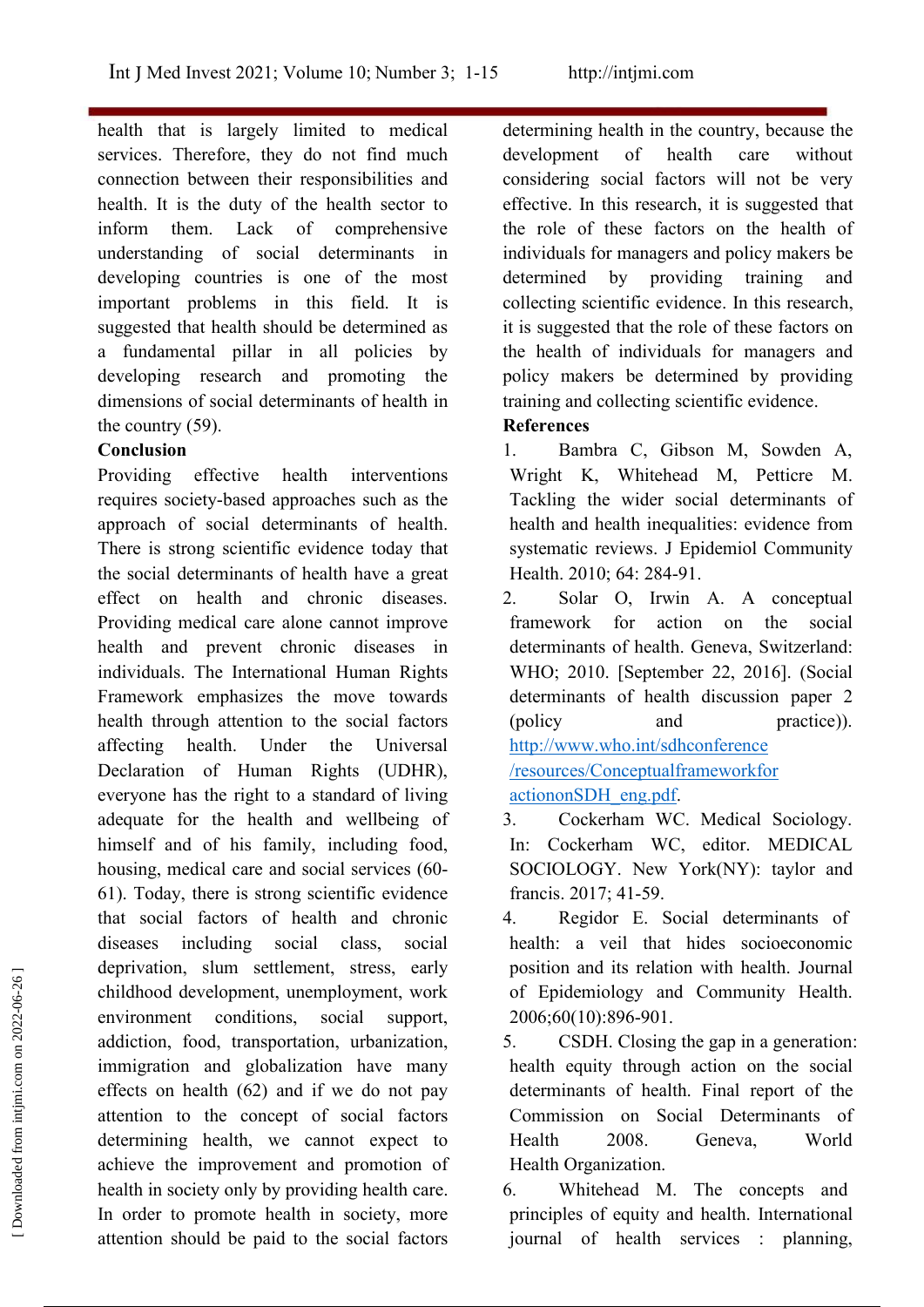administration, evaluation. 1992;22(3):429- 45.

neoliberal health reforms have failed in Latin America. Health Policy. 2005. 71: 83-96.

- 8. Alami A. Equity in health from social determinants of health's point of views. Journal of Research and Health. 2011;1(1):7- 9.
- 9. Diderichsen F, Evans T, Whitehead M. The social basis of disparities in health. New York: Oxford University Press. 2001.
- 10. Chronic diseases and their common risk factors. www.who.int/chp 8. Chronic diseases and associated risk factors in Australia, 2001.

http://www.aihw.gov.au/WorkArea/Downloa dAsset.as px?id=6442459389.

11. Clausen, J. 1963. Social Factors in Society .1963.346 :138-148.

12. [Viner](https://www.sciencedirect.com/science/article/abs/pii/S0140673612601494), R., [Ozer](https://www.sciencedirect.com/science/article/abs/pii/S0140673612601494), E., [Denny](https://www.sciencedirect.com/science/article/abs/pii/S0140673612601494), S., et al. Adolescence and the social determinants of 21. health. The lancet, 2012, 379(98): 1641-1652. 13. [Braveman](https://journals.sagepub.com/action/doSearch?target=default&ContribAuthorStored=Braveman%2C+Paula), P. and [Gottlieb,](https://journals.sagepub.com/action/doSearch?target=default&ContribAuthorStored=Gottlieb%2C+Laura) L. The in Children Social Determinants of Health: It's Time to Consider the Causes of the Causes. Public Health Reports. 2014, 129 (1): 326-349. 22. [https://doi.org/10.1177/00333549141291S20](https://doi.org/10.1177%2F00333549141291S206)  $\overline{6}$ 

14. Pickering J. Is wellbeing local or global? A perspective from ecopsychology, wellbeing: Individual, community and social perspectives, Basingstoke, Palgrave Macmillan. 2007, 149-162.

15. Regional office for the western pacific. Healthy Settings. Putrajaya, Malaysia: WPR/RC61/7. ; 17 August 2010: 1-6.

16. Behrman, RE, Butler, AS, editors; Committee on Understanding Premature 25. Birth and Assuring Healthy Outcomes, Board on Health Sciences Policy, Institute of Medicine . Preterm birth: Causes, prevention. Washington: National Academies Press; 2007. Macmillan. 2007, 149-162.<br>
IS. Regional office for the western pacific.<br>
Healthy Settings. Putrajaya, Malaysia:<br>
Healthy Settings. Putrajaya, Malaysia:<br>
Inthe WPR/RC61/7.; 17 August 2010: 1-6.<br>
Basque Country, spain; Diabe

7. Homedes N, Ugalde A. Why Absolute and Relative Income on the 17. **[Theodossiou](https://www.researchgate.net/profile/Ioannis-Theodossiou)**, J. and **[Zangelidis](https://www.researchgate.net/profile/Alexandros-Zangelidis)**, A. The Social Gradient in Health: The Effect of Individual's Health. American Journal of Public Health, 2006, 92(2): 107-115.

18. Chaturvedi N, Jarrett J, Shipley MJ, JH. Socioeconomic gradient in morbidity and mortality in people with diabetes: cohort study findings from the Whitehall study and the WHO multinational study of vascular disease in diabetes. BMJ 1998; 316:100–06.

Ancona C, Agabiti N, Forastiere F et al. Coronary artery bypass graft surgery: Socioeconomic inequalities in access and in 30 days mortality. A population based study in Roma, Italy. J Epidemiology community health 2000; 54:930-935.

Disease. [Medicine](https://www.jstor.org/stable/i242957?refreqid=excelsior%3A7fd968c08f580329d48755924cd91689) and (2000). Income Inequality and Health: What Wagstaff, A., and van Doorslaer, E. Does the Literature Tell Us? Annual Review of Public Health. 21: 543-567.

> 21. Al-Naddawi M, Ibraheem MF, Alwan SH. Causes of Global Developmental Delay Welfare Teaching HospitalBaghdad. The Iraqi Postgraduate Medical Journal. 2013;12(3):383-389.

> Daniels N, Kennedy BP, Kawachi I. Why justice is good for our health: the social determinants of health inequalities. Daedalus 1999; 128(4):215–251.

> Cockerham.W. C. Social Causes of health and disease. polity press. 2007.

> Larranage I. et al. Socio- econemic inequalities in the prevalance of type 2 diabetes,cardiovascular risk factors and chronic diabetetic complications in the Basque Country,spain;Diabetic Med; oct .2004; 1047-1053.

 $consequences,$  and  $\frac{10.1353/\text{pbm}.2003.0063}{10.1353/\text{pbm}.2003.0063}$ [Cacioppo,](https://muse.jhu.edu/search?action=search&query=author:John%20T.%20Cacioppo:and&min=1&max=10&t=query_term) J., [Hawkley,](https://muse.jhu.edu/search?action=search&query=author:Louise%20C.%20Hawkley:and&min=1&max=10&t=query_term) L.,et al. Social Isolation and Health, with an Emphasis on Underlying Mechanisms. Perspectives in Biology and Medicine, 2003, pp. S39-S52.

[Hawton,](https://link.springer.com/article/10.1007/s11136-010-9717-2) A., [Green](https://link.springer.com/article/10.1007/s11136-010-9717-2), C. et al. The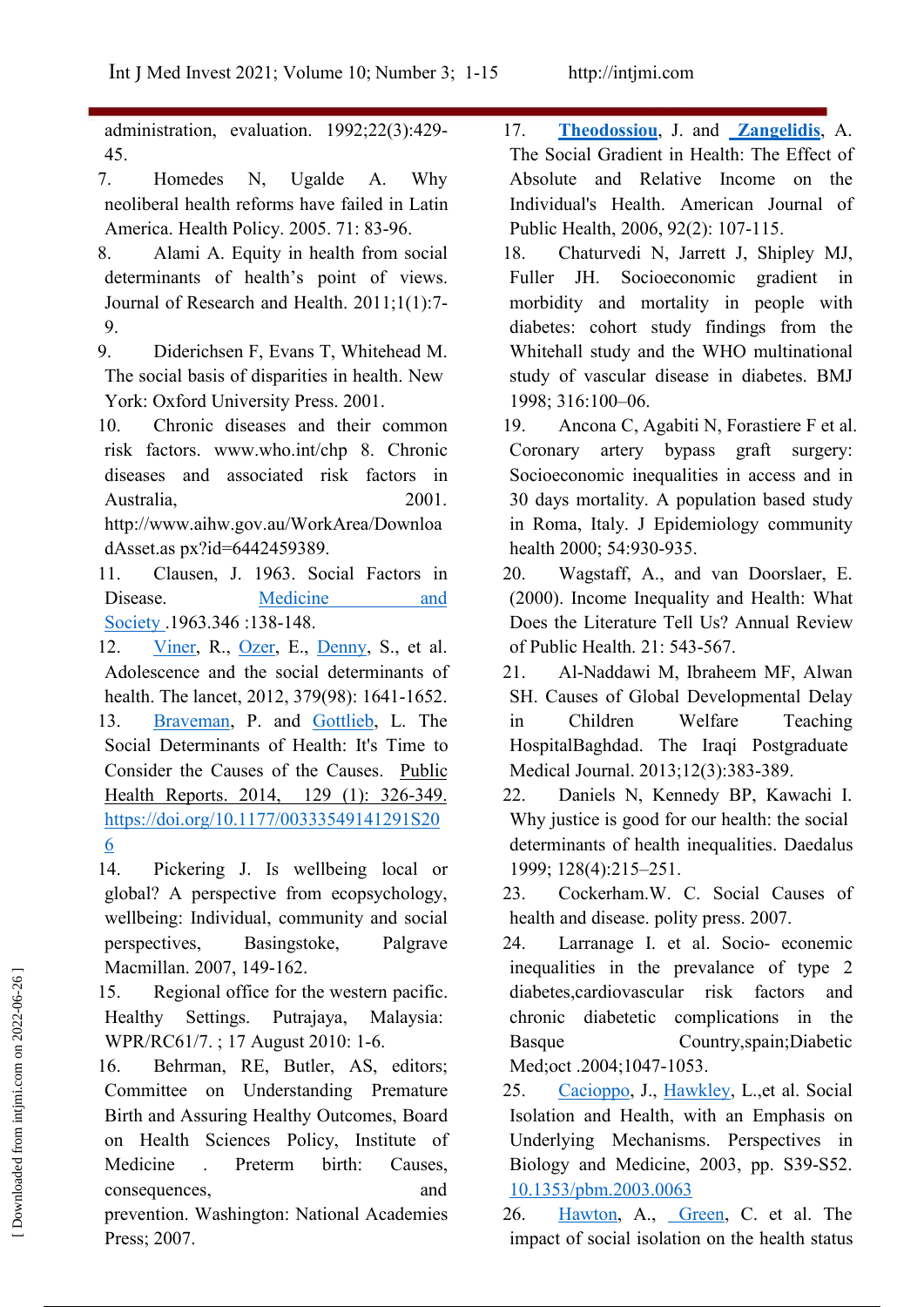and health-related quality of life of older people. *Quality of Life [Research](https://link.springer.com/journal/11136)* **2011**, 20: 57–67 2011,

- 27. Heidarian M, Ghaemiyan T, Abadi AS, Montazeri A. Relationship Among Poverty & Life Quality. Payesh Health Monit. 2011;14(11):491-49.
- 28. Rohde, N.; D'Ambrosio, C.; Ki Tang, K. and Rao, P. . Estimating the Mental Health Effects of Social Isolation, Applied 37. Research in Quality of Life. 2015; 7(8): 1-17.
- 29. Kirkcaldy BD, Shephard RJ, Furnham AF. The influence of type A behaviour and locus of control upon job satisfaction and occupational health. Personality and Individual Differences. 2002; 33(8):1361-71.
- 30. Kobayashi Y, Hirose T, Tada Y, Tsutsumi A, Kawakami N. Relationship between two job stress models and coronary risk factors among Japanese part-time female employees of a retail company. J Occup Health 2005; 47(3): 201-10.

31. [BEEHR](https://onlinelibrary.wiley.com/action/doSearch?ContribAuthorStored=BEEHR%2C+TERRY+A), T.A., [NEWMAN](https://onlinelibrary.wiley.com/action/doSearch?ContribAuthorStored=NEWMAN%2C+JOHN+E), J.E. JOB STRESS, EMPLOYEE HEALTH, AND ORGANIZATIONAL EFFECTIVENESS: A FACET ANALYSIS, MODEL, AND LITERATURE REVIEW. Personnel Psychology.1978,31(4):665-699.

- 32. Bouis H, Eozenon P, Rahman A. Food prices,household income and resource allocation:socioeconomic perspectives on their effects on dietary quality and nutritional status. Food NutriBull. 2011;32(1):14-23.
- 33. Marhuenda, J., Villaño, D. and Cerda, B. 2019. Cardiovascular Disease and Nutrition. Nutrition in Health and Disease, 1- 12p.

34. Rosegrant, MW, Paisner, MS, Meijer, S, Witcover, J. Global food projections to 2020: emerging trends and alternative futures. Washington, DC: International Food Policy Research Institute, 2001.

35. Landman-Peters, Karlien M.C. et al. Gender differences in the relation between social support, problems in parent-offspring communication, and depression and anxiety, cities. Environ Pollut 2013; 180:251-8.

Social Sciences & Medicine. 2005; 60: 2549- 59.

- 36. WangH.X, Mittleman M.A, Leineweber C. and Orth-Gomer K. **Depressive** symptoms, social isolation, and progression of coronary artery atherosclerosis: the Stockholm Female Coronary Angiography Study .Psychother Psychosom. 2006;75(2):96-102**.**
- 37. Froozanfar S, Majlessi F, Rahimi F, A Pourreza A. Assesment of the relationship between empowerment and reproductive behavior. Daneshvar medicine. 2012; 19(99): 46-93.
- Mosley WH, Chen LC. An analytical framework for the study of child survival in developing countries: child survival strategies for research. Popul. Dev; 1984; 10:25-45.
- 39. Victorino CC. Gauthier AH. The social determinants of child health: variations across health outcomes - a population-based crosssectional analysis. BMC Pediatric. 2009;9:53.
- Le Moal M, Kooh GF. Drug addiction: pathways to the disease and pathophysiological perspective. Eur Neuropsychopharmacol. 2007; 17(6-7):377- 93.
- 41. Siciliano V, Mezzasalma L, Lorenzoni V, Pieroni S, Molinaro S. Evaluation of drinking patterns and their impact on alcoholrelated aggression: a national survey of adolescent behaviours. BMC Public Health. 2013; 13: 950.
- Nadrian H, Nedjat S, Taghdisi MH, Shojaeizadeh D. Urban traffic-related of health questionnaire (UTDHQ): an instrument developed for health impact assessments. Med J Islam Repub Iran. 2014; 28:84. B. 2019. Cardiovascular Disease and 2013; 13: 950.<br>
Nutrition. Nutrition in Health and Disease, 1-<br>
12p. Shojaeizadeh D. Urban traffic-re<br>
134. Rosegrant, MW, Paisner, MS, Meijer, determinants of health question<br>
5. Witcov
	- 43. VlachokostasCh, Michailidou AV, Spyridi D, Moussiopoulos N. Bridging the gap between traffic generated health stressors in urban areas: predicting xylene levels in EU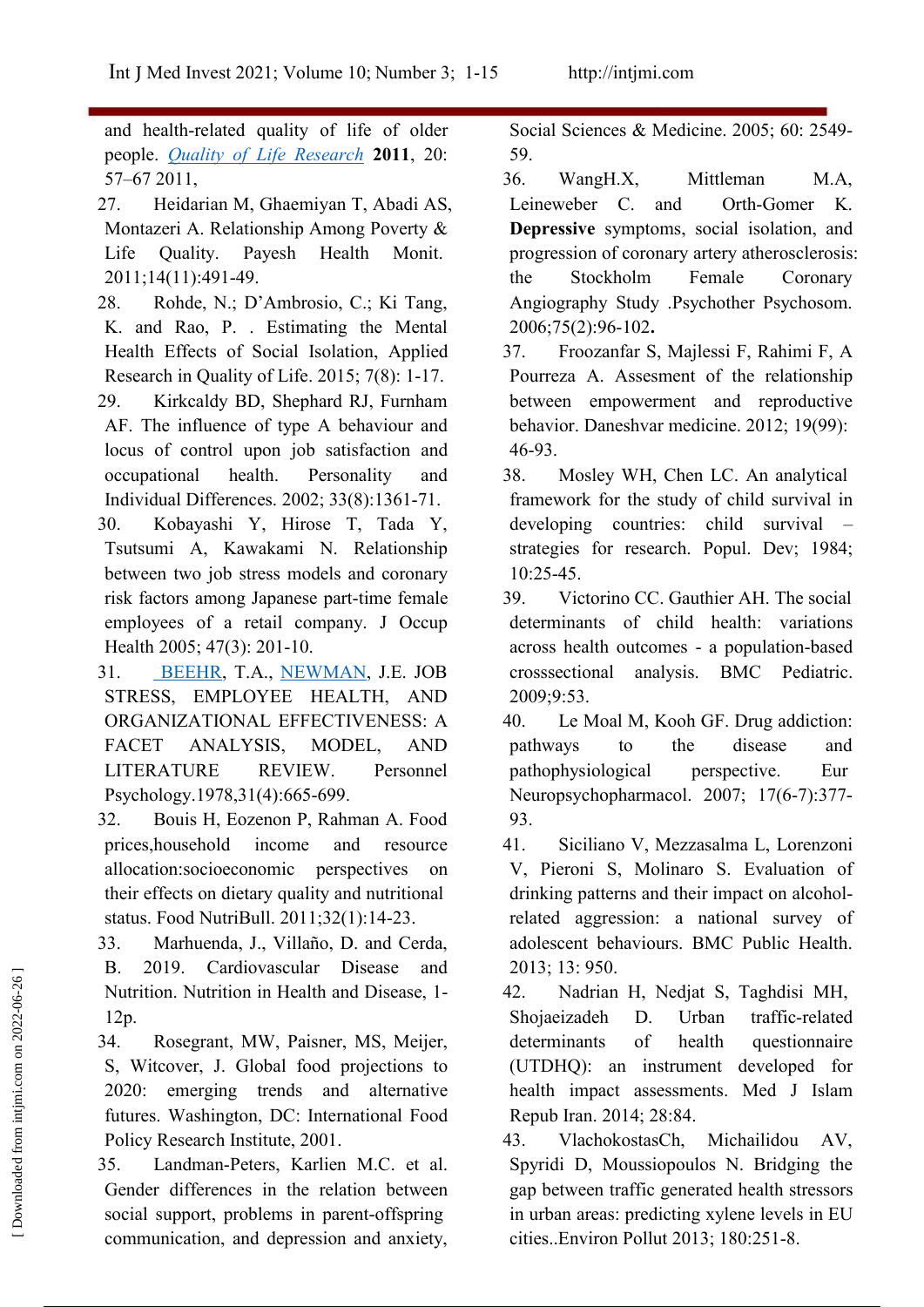- 44. Rojas-Rueda D, de Nazelle A, Teixidó O, Nieuwenhuijsen MJ. Health impact assessment of increasing public transport and cycling use in Barcelona: a morbidity and burden of disease approach. Prev Med. 2013; 57(5):573-9.
- 45. Riley LW, Unger A, Reis. MG. Slum health: Diseases of neglected populations. BMC International Health and Human Rights. 2007;7(2):1-6.
- 46. Wilkinson R, Marmot M. Social Determinants of Health: The Solid Facts. 2nd edition, World Health Organization, 2003.
- 47. **[Arcaya](https://www.researchgate.net/profile/Mariana-Arcaya)**, M., **[Arcaya](https://www.researchgate.net/scientific-contributions/Alyssa-L-Arcaya-2076923804)**, A. L. nequalities in health: Definitions, concepts, and theories. Global Health [Action,](https://www.researchgate.net/journal/Global-Health-Action-1654-9880) 2015, 8(1):27106.
- DOI:[10.3402/gha.v8.27106.](http://dx.doi.org/10.3402/gha.v8.27106)
- 48. Pickering J. Is wellbeing local or global? A perspective from ecopsychology, wellbeing: Individual, community and social perspectives, Basingstoke, Palgrave Macmillan. 2007, 149-162.
- 49. Phelan. J. C, Link. B.G, & et al. (2002). Fundamental Causes of Social Inequalities in Mortality: A Test of the theory. Journal of health and Social behavior. Vol. 45, P.p: 265- 285.
- 50. Muntaner C, Chung H, Solar O, Santana V, Castedo A, Benach J. The role of employment relations in reducing health inequalities. A macro-level model of 59. Elizabeth, M.G., employment relations and health inequalities. International Journal of Health Services. 2010; 40(2): 215-21.
- 51. Scott A, Wilson R. Social determinants of health among African Americans in a rural community in the Deep South: An ecological exploration. Rural & Remote Health. 2011; 11(1):1-12.

52. Cleary, H.P. Health education: the role and functions of the specialist and the generalist. Revista de Saúde [Pública,](http://www.scielo.br/scielo.php?script=sci_serial&pid=0034-8910&lng=en&nrm=iso) 1988, 22 (1):1518-8787. [https://doi.org/10.1590/S0034-](https://doi.org/10.1590/S0034-89101988000100009) 89101988000100009

- 53. Roghani, A., Nyarko, S., & Sparks, C. (2021). The first family formation among young Americans: the role of family process. Sciences,  $1(2)$ . doi: 10.1007/s43545-020-00045-x
- 54. Ansari Z, Carson NJ, Ackland MJ, Vaughan L, Serraglio A. A public health model of the social determinants of health. Und Prñventivmedizin: 2003; 48(4):242-51.
- Hicken M. Interaction of social factors and environmental pollutants in black-white health disparities: The case of lead and hypertension. United States - Michigan: University of Michigan; 2010
- Mc Keown T. the Modern Rise of Population. Academic Press, New York; 1976.

57. Black D. Inequalities in health: Report of a Research Working Group. DHSS, London.1980. Available at: [http://heapro.oxfordjournals.org/content/15/2](http://heapro.oxfordjournals.org/content/15/2/179.full) /179.full#xrefref-2-1.

- Samireh Kadaei, Seyedeh Mahsa Sadeghian, Marziyeh Majidi,Qumars Asaee, Hassan Hosseini Mehr,"Hotel construction management considering sustainability architecture and issues",Shock and Vibration,2021.
- Josephine, E. and Charmaine M.P. Health-Care Access as a Social Determinant of Health. Canadian Nurse, 2008, 104 (7):22-27.
- Anderko L. Achieving health equity on a global scale through a community-based, public health framework for action. The Journal of Law, Medicine & Ethics: A Journal of the American Society of Law, Medicine & Ethics. 2010; 38(3):486-9. 2010; 40(2): 213-21.<br>
51. Scott A, Wilson R. Social determinants<br>
of health among African Americans in a rural a global scale through a community-based,<br>
community in the Deep South: An ecological public health framework
	- Mourkani S S. The Effectiveness Of Treatment Schemas On Reducing Marital Conflicts And Increasing Mental Health. Int J Med Invest. 2021; 10 (1),